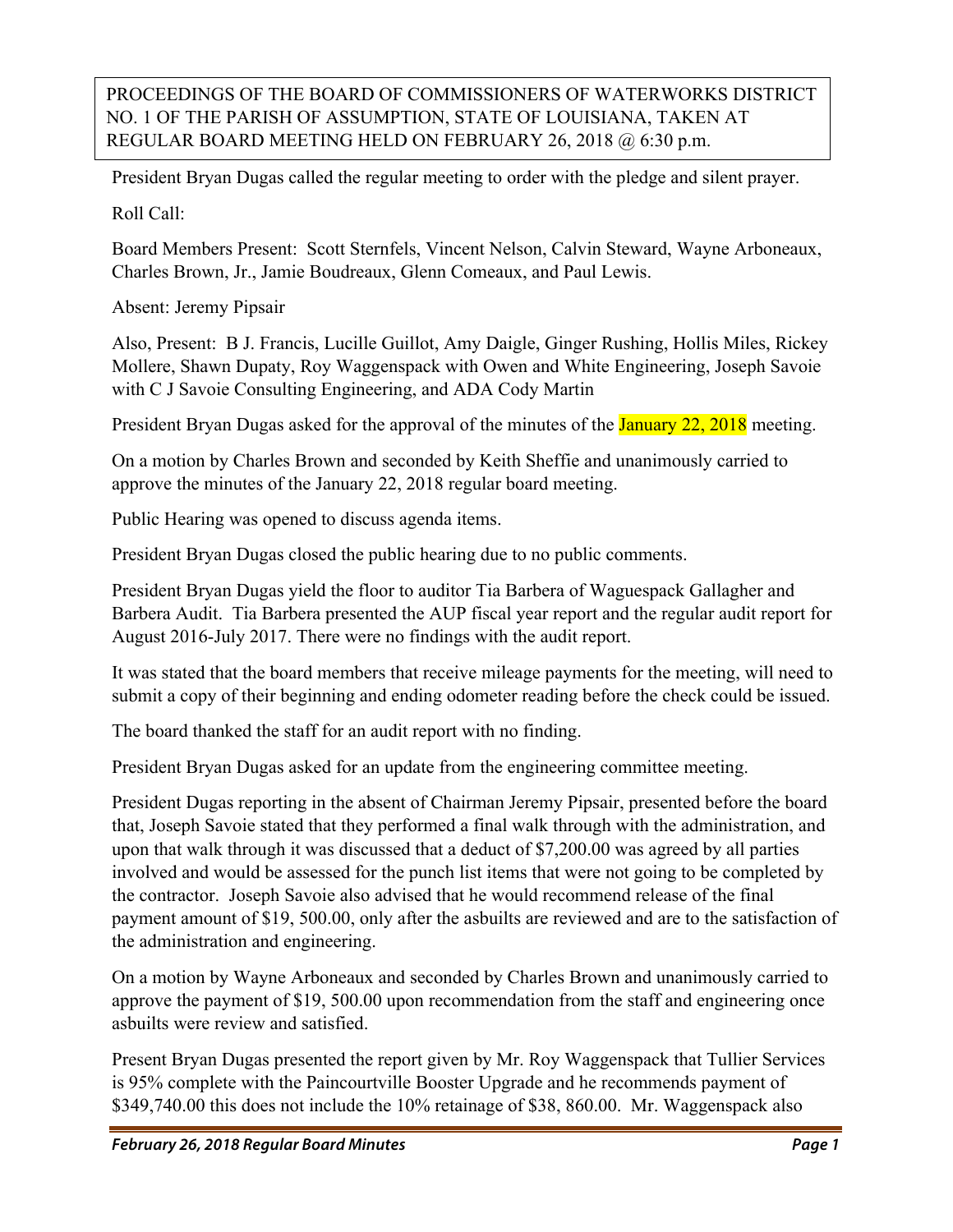recommended to grant substantial completion as of February 15, 2018 so that Tullier Services can begin their 45-day lien period.

On a motion by Scott Sternfels and seconded by Jim Boudreaux and unanimously carried to grant the substantial completion to Tullier Services.

President Bryan Dugas called for a report from the finance committee meeting.

Chairman Scott Sternfels recommended to the board to approve all invoices that were reviewed and found to be in order in committee

On a motion by Glen Comeaux and seconded by Wayne Arboneaux and unanimously carried to approve all invoices to be paid that were presented before the board.

President Bryan Dugas asked for an update from distribution.

Rickey Mollere provided the board information on fire hydrants maintenance. It was reported that all of 2016 allocations have be delivered to all fire departments and the 2017 allocations included \$43,034.46 materials that were purchased and there is \$18,400.00 remaining for installations which will take place in mid-March as per the contractor.

President Bryan Dugas called for plant updates.

Ginger rushing thanked the staff for allowing EPA and DEQ to come in and do a training on performing sanitary surveys. It was about 30 of their employees and they were divided into 4 groups. They went from the raw water intakes all the way through the processes to finished water.

Ginger preceded to give updates on the 3/UV/SCADA upgrade work and it progress, along with some minor issues with the actuators and the effluent on filter 5. The generator was tested at the Paincourtville Pump station, a load test was also completed with the assistance of Entergy. There were no problems on either test and with all 3 pumps running it was only at 50%.

President Bryan Dugas asked for office updates. There were no updates to report.

President Bryan Dugas called for waterline project update.

- Hwy 402 Extension—no update
- E. G. Robichaux Rd.—Jim Boudreaux asked that this project be moved forward in planning stages by getting figures to report at next months' meeting.
- Bayou Drive Tie-In—Glen Comeaux asked to get figures to move on this project as well.

President Bryan Dugas called to go into executive session.

On a motion by Keith and seconded by Scott Sternfels and unanimously carried to enter into executive session to discuss employee raise.

President Bryan Dugas closed the executive session and entered back into regular session.

President Bryan Dugas stated that there were no motions to be brought from executive session.